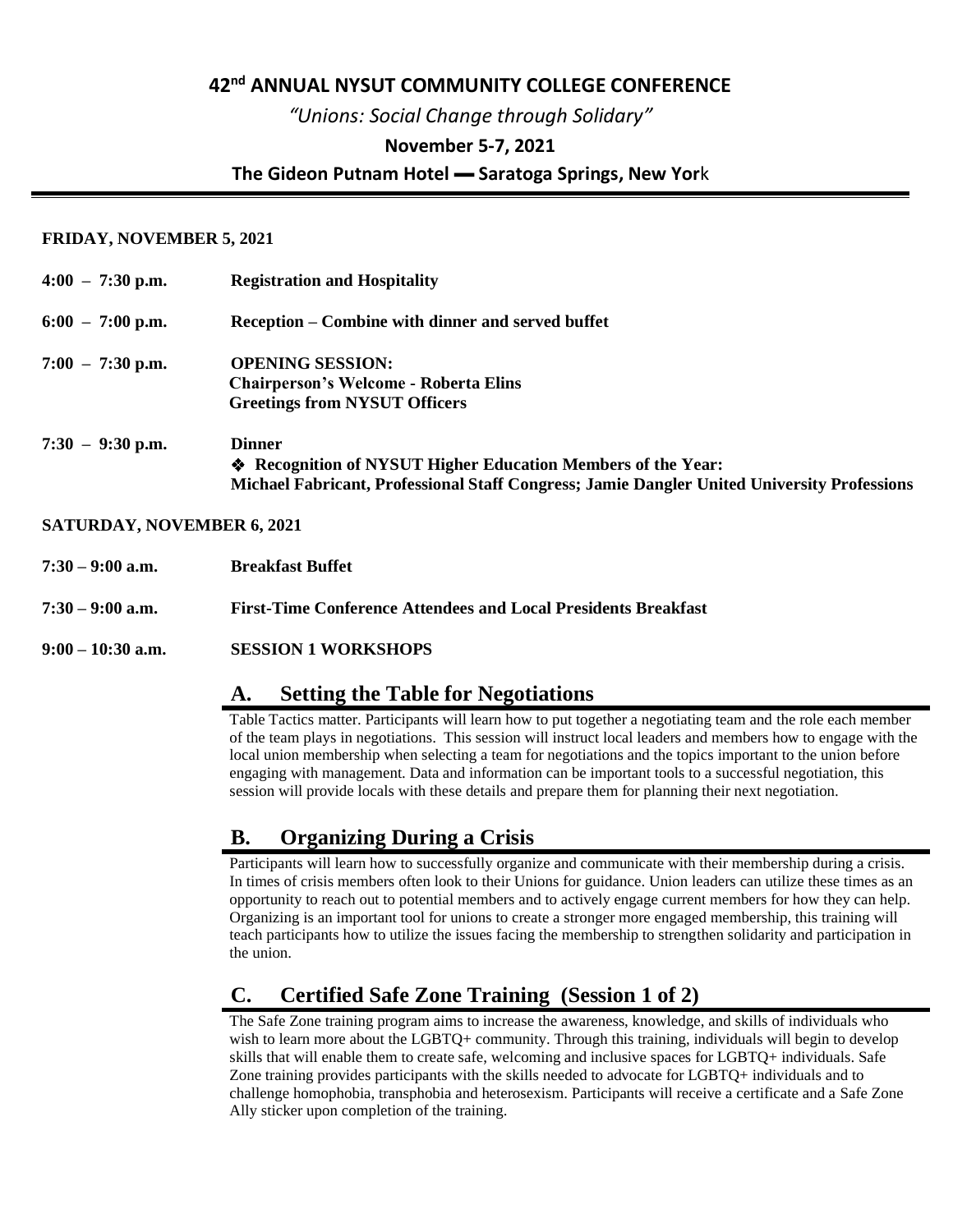## **D. Contract Exchange - Adjunct Issues: Job Security and Course Selection**

This session will provide members the opportunity to learn from other local community college union contracts that have negotiated language on the issues of Job Security and Course Selection for Adjunct members. This session can help locals create model language for future negotiations while also understanding the protections, limitations and context of the contract language that has previously been negotiated by other locals. This session is an exchange of ideas for local leaders and their members.

## **E. Labor History – Education Unions**

This workshop investigates the origins, development and pivotal moments of unions and the labor movement. Exploring labor's role in society, participants will look at how unions have changed the lives of working people and contributed to better social policies.

#### **10:30 – 10:45 a.m. Morning Break**

#### **10:45 a.m. – 12:15 p.m. SESSION 2 WORKSHOPS**

### **F. Racial Inequity on Campuses**

How do we measure racial equality on campus, and how do we do ensure campuses put forward real change to make advances in equity for students and employees on campuses? This session will focus on the role unions can play in creating a plan and program for campuses. We will provide examples of how you can start this process at your college, beyond the creation of or participation in the latest commission or committee established by a campus administrator.

### **G. Certified Safe Zone Training (Session 2 of 2)**

Continued from session one; the Safe Zone training program aims to increase the awareness, knowledge, and skills of individuals who wish to learn more about the LGBTQ+ community. Through this training, individuals will begin to develop skills that will enable them to create safe, welcoming and inclusive spaces for LGBTQ+ individuals. Safe Zone training provides participants with the skills needed to advocate for LGBTQ+ individuals and to challenge homophobia, transphobia and heterosexism. Participants will receive a certificate and a Safe Zone Ally sticker upon completion of the training.

## **H. Adjunct and Contingent Employee National Trends**

The session will present the national data on the employment of adjuncts at community colleges around the country. Participants will learn about the various campus profiles of adjunct teaching and the union membership on college campuses. This session will cover adjunct and contingent faculty and part-time professionals on campuses.

## **I. Online Educational Resources and Online Learning: Best Practices**

In this workshop, participants will review a draft of best practices for online teaching and for the use of OER in college courses, provide feedback based on their own teaching and student support practices, and contribute to a collaborative union-focused, distance ed document for later distribution. Best practices will span inclusiveness, effective pedagogies, course textbooks and content, course design, tech tools, and more. Best practices regarding contract language and DE/OER policies will be addressed as well.

## **J. Protecting and Preparing Your Members for Teaching in the Post Covid Classroom**

This session will discuss the emerging changes to teaching methodologies and technology on campuses for course delivery and the labor issues and impacts those changes will have on your members. The participants will discuss how their campuses are working through proposals for new modes of teaching and learning. The change of course delivery has impacts on many facets of the collective bargaining agreement and the ownership of materials and intellectual property rights for your members.